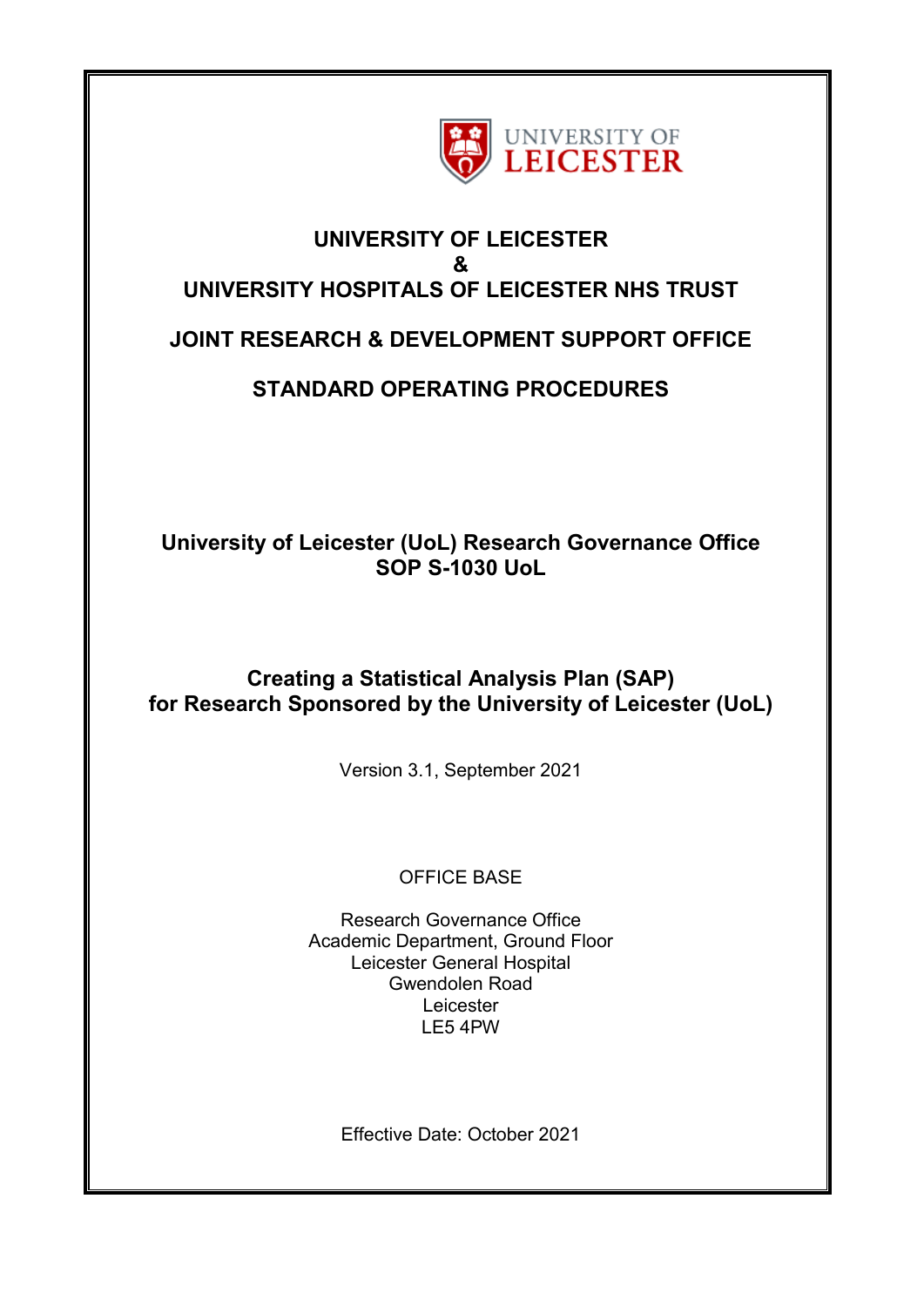**Standard Operating Procedure: SOP S-1030 UoL Creating a Statistical Analysis Plan for Research Sponsored by the University of Leicester Research Governance Office**



Next Review: September 2023

#### **1. INTRODUCTION**

This Standard Operating Procedure (SOP) defines the procedure for the production of a Statistical Analysis Plan (SAP) for research sponsored by the University of Leicester. There should always be pre-specified statistical methodology documented for a trial. This can be detailed in the protocol or in a separate document such as a SAP. If there is not a separate SAP, the protocol must contain all the necessary information on the analysis, including important details such as adjusting for multiple testing and handling missing data, as required. For open label trials, full details of the statistical methods for analysis of trial data should be included in the protocol and changes to the pre-specified analysis once the trial has commenced should be avoided to prevent potential accusations of bias.

#### **2. SCOPE**

This SOP applies to all research sponsored by the University of Leicester.

#### **3. DEFINITION**

A SAP is a document that contains a more technical and detailed elaboration of the principal features of the analysis described in the protocol and includes detailed processes for executing the statistical analysis of the primary and secondary data and other variables.

#### **4. WHEN MUST A SAP BE PRODUCED?**

The Chief Investigator, in collaboration with the study statistician must ensure that a SAP is produced during the conduct of the study. The final version must be in place prior to the release of any randomisation codes to un-blind blinded trials. The SAP must be finalised prior to any interim analysis and before database lock.

NB. Un-blinding individual patients for safety reasons is a separate issue and is dealt within SOP S-1009 UoL.

#### **5. HOW MUST A SAP BE PRODUCED?**

It is expected that a statistician will be involved at the early stages of study design and protocol development. The SAP must be based on the trial protocol statistical considerations section. The Chief Investigator must ensure that it is finalised following review by appropriate personnel and approved by the statistician and Sponsor. It must be version controlled during its production and it must be clear as to which is the final version.

There is a legal requirement to comply with the trial protocol. The SAP must be consistent with the protocol and any analyses in the SAP that are not detailed within the protocol must be notified to the Sponsor, so that a protocol amendment can be facilitated in accordance with SOP S-1026 UoL.

The SAP (and the analysis specified in the protocol for open-label trials) must be followed. Any changes to the planned analysis (post unblinding for blinded trials) must be fully justified and communicated in the report of the results of the trial. This is particularly important if the change is not consistent with the protocol.

#### **6. CONTENTS OF A SAP**

SOP S-1030UoL Creating a Statistical Analysis Plan for Research Sponsored by the University of Leicester Page **2** of **4** Version 3.1 Sept 2021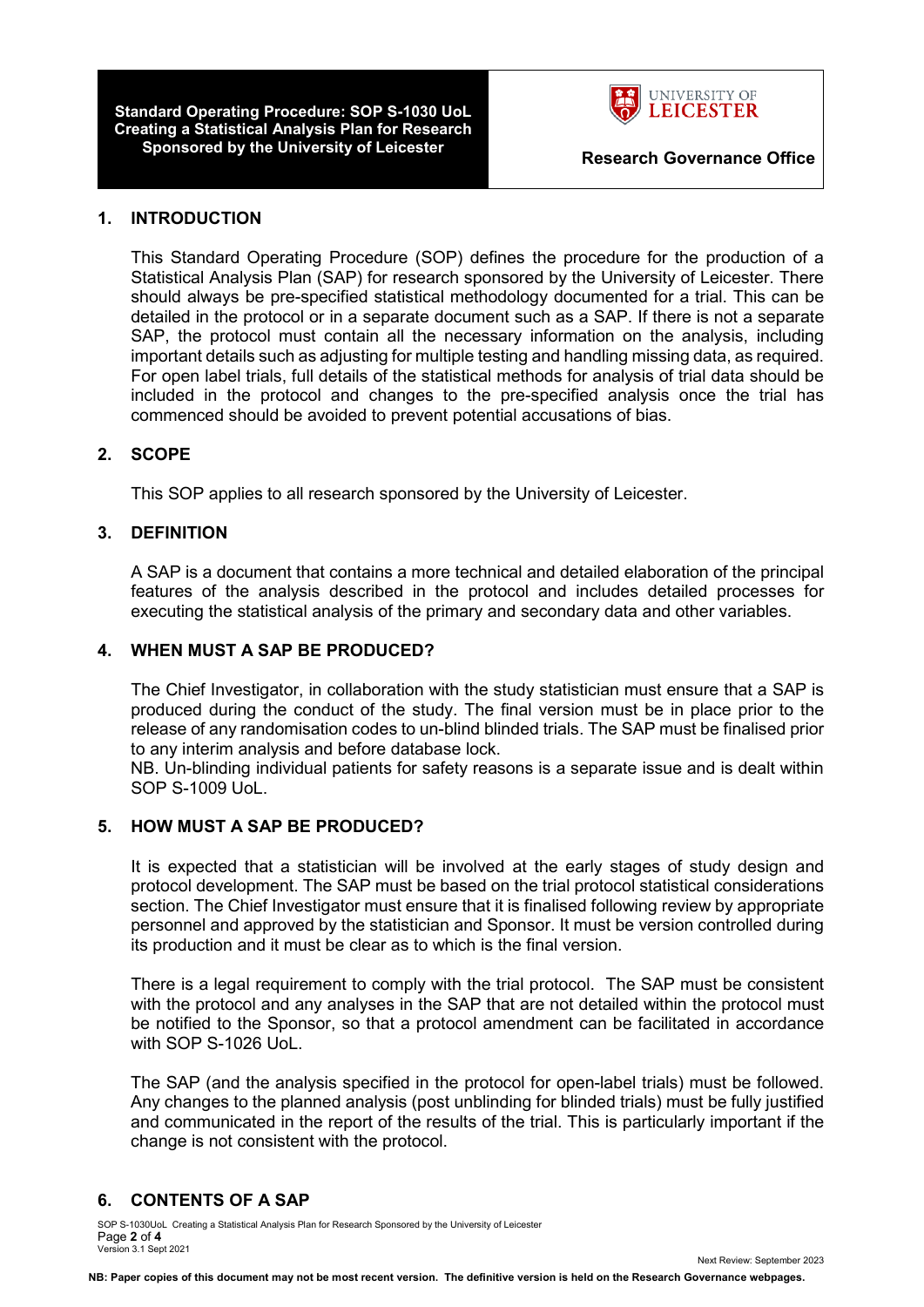The SAP must be a comprehensive and detailed description of the methods and presentation of data analysis for the trial, including both the main and any interim analyses. Subsequent secondary analyses of a more exploratory nature will not be bound by the SAP, although they are expected to follow the broad principles laid down within it.

Typical contents of a SAP include:

- Authorship Signature Page Trial Background **Populations** Flow of subjects Research Hypotheses and Data **Endpoints** 
	- Baseline Characteristics
	- Treatment Allocation
	- Treatment Received
	- Efficacy
	- Safety
	- Interim Analysis

The SAP must also state who has overall responsibility for data analysis and which individuals will be performing the data analysis.

| Responsibility Undertaken by |                       |                                                  | Activity                                                                                                                          |
|------------------------------|-----------------------|--------------------------------------------------|-----------------------------------------------------------------------------------------------------------------------------------|
|                              | Chief                 | Chief                                            | Ensure a SAP is produced during study in collaboration with                                                                       |
|                              | Investigator          | Investigator                                     | Statistician                                                                                                                      |
| $\mathcal{P}$                | Chief                 | Chief                                            | Ensure SAP is finalised prior to interim analysis or database                                                                     |
|                              | Investigator          | Investigator                                     | lock                                                                                                                              |
| $\mathcal{S}$                | Chief<br>Investigator | Chief<br>Investigator                            | Ensure that any amendments to the protocol required after<br>production of SAP are managed in accordance with SOP<br>S-1026 UoL   |
| 4                            | Sponsor               | Research<br>Governance<br>Manager or<br>delegate | Confirm with Chief Investigator during Sponsor Green Light<br>process that SAP has been considered and delegated<br>appropriately |
| 5                            | Sponsor               | Research<br>Governance<br>Manager or<br>delegate | Ensure amendments to protocol are processed in<br>accordance with SOP S-1026 UoL                                                  |

**7. RESPONSIBILITIES**

This table is used to track the development and approval of the document and any changes made on revised / reviewed versions

#### **Development and approval Record for this document**

| <b>Author/Lead Officer:</b> | Cat Taylor                                           |
|-----------------------------|------------------------------------------------------|
| <b>Job Title:</b>           | Head of Research Assurance                           |
| <b>Reviewed by:</b>         | Research Sponsorship Management and Operations Group |
| Approved by:                | Professor Nigel Brunskill                            |

SOP S-1030UoL Creating a Statistical Analysis Plan for Research Sponsored by the University of Leicester Page **3** of **4** Version 3.1 Sept 2021

Next Review: September 2023